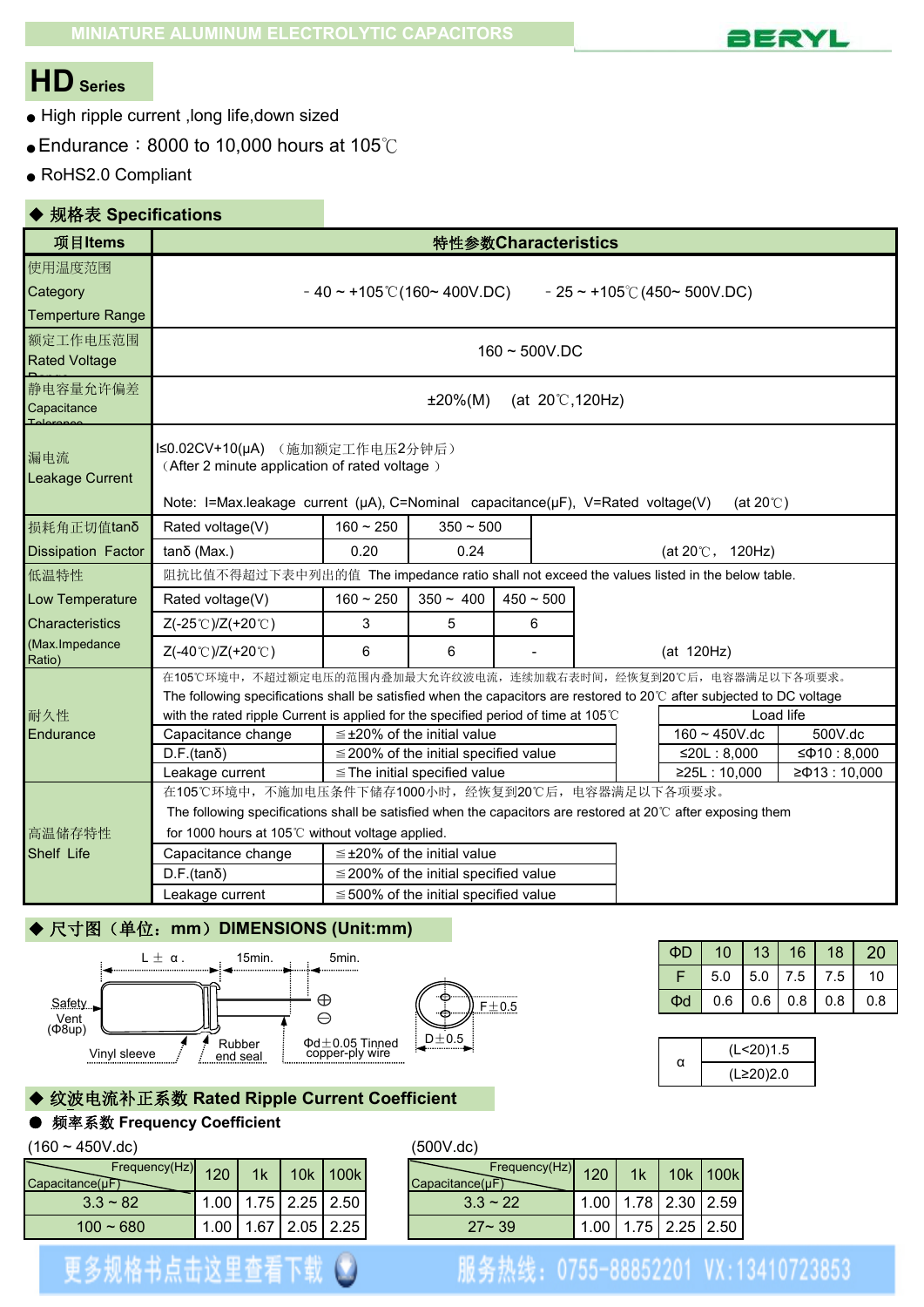

# **HD Series**

## ◆ 标准品一览表**Standard Ratings**

|            |           |                          | Rated ripple               |            |           |                          | Rated ripple   |            |           |                               | Rated ripple |           |           |                         | Rated ripple |
|------------|-----------|--------------------------|----------------------------|------------|-----------|--------------------------|----------------|------------|-----------|-------------------------------|--------------|-----------|-----------|-------------------------|--------------|
| <b>WV</b>  | Cap.      | <b>Case Size</b><br>ΦD×L | current                    | <b>WV</b>  | Cap.      | <b>Case Size</b><br>ΦD×L | current        | <b>WV</b>  | Cap.      | <b>Case Size</b><br>ΦD×L      | current      | <b>WV</b> | Cap.      | <b>Case Size</b>        | current      |
| $(V_{dc})$ | $(\mu F)$ | (mm)                     | (mArms)<br>$105^{\circ}$ C | $(V_{dc})$ | $(\mu F)$ | (mm)                     | (mArms)        | $(V_{dc})$ | $(\mu F)$ | (mm)                          | (mArms)      | (Vdc)     | $(\mu F)$ | ΦD×L (mm)               | (mArms)      |
|            |           |                          | 1120Hz                     |            |           |                          | 105°C/120Hz    |            |           |                               | 105°C/120Hz  |           |           |                         | 105°C/120Hz  |
|            | 33        | $10\times 16$            | 205                        |            | 120       | 16×20                    | 703            |            | 180       | 16×32                         | 1,000        | 350       | 220       | 18×50                   | 1,225        |
|            | 39        | $10\times 16$            | 248                        |            |           | $10\times 50$            | 728            |            |           | 18×25                         | 955          |           | 6.8       | $10 \times 16$          | 95           |
|            | 56        | $10 \times 20$           | 317                        |            | 150       | $13\times35$             | 868            |            |           | 14.5×45                       | 1,168        |           | 10        | $10 \times 16$          | 130          |
|            | 82        | $10 \times 25$           | 419                        |            |           | 14.5×25                  | 819            |            | 220       | 14.5×50                       | 1,200        |           | 18        | $10\times20$            | 183          |
|            |           | $10 \times 30$           | 448                        |            |           | 14.5×32                  | 962            |            |           | 16×36                         | 1,135        |           | 22        | $10 \times 25$          | 218          |
|            | 100       | $13 \times 20$           | 580                        |            | 180       | $16 \times 25$           | 933            |            |           | 18×32                         | 1,145        |           | 27        | $10 \times 30$          | 259          |
|            | 120       | $10 \times 35$           | 275                        |            |           | 18×20                    | 905            | 250        |           | 16×40                         | 1,090        |           |           | 13×20                   | 304          |
|            |           | 14.5×20                  | 680                        |            |           | $13\times40$             | 1,090          |            | 270       | 16×45                         | 1,315        |           | 33        | $10 \times 35$          | 304          |
|            |           | $10\times 40$            | 668                        |            | 220       | $13\times 45$            | 1,125          |            |           | 18×36                         | 1,310        |           |           | $10\times 40$           | 345          |
|            | 150       | $10\times 45$            | 700                        |            |           | 14.5×36                  | 1,115          |            |           | 16×50                         | 1,485        |           | 39        | $10\times 45$           | 360          |
|            |           | $13\times25$             | 770                        |            |           | $18\times25$             | 1,059          |            | 330       | 18×40                         | 1,472        |           |           | $13\times25$            | 400          |
|            |           | $10\times 50$            | 789                        |            |           | $13\times50$             | 1,273          |            |           | 18×45                         | 1,493        |           |           | 14.5×20                 | 390          |
|            | 180       | $13\times30$             | 888                        | 200        |           | 14.5×40                  | 1,265          |            | 390       | 18×50                         | 1,635        |           | 47        | $13 \times 30$          | 460          |
|            |           | 14.5×25                  | 895                        |            | 270       | 14.5×45                  | 1,298          |            | 12        | $10\times 16$                 | 139          |           |           | 16×20                   | 445          |
|            |           | 16×20                    | 861                        |            |           | $16 \times 32$           | 1,225          |            | 22        | $10 \times 20$                | 205          |           |           | $10\times 50$           | 446          |
|            |           | $13\times35$             | 1,051                      |            |           | $16 \times 36$           | 1,259          |            | 27        | $10 \times 25$                | 245          |           | 56        | $13\times35$            | 530          |
|            | 220       | $16 \times 25$           | 1,030                      |            |           | 14.5×50                  | 1,455          |            |           | $10 \times 30$                | 260          |           |           | 14.5×25                 | 500          |
| 160        |           | 18×20                    | 995                        |            | 330       | 16×40<br>18×32           | 1,429          |            | 33<br>39  | 13×20                         | 335<br>335   |           |           | 18×20                   | 506<br>610   |
|            |           | 13×40<br>13×45           | 1,200<br>1,243             |            |           | 16×45                    | 1,398<br>1,582 |            |           | $10\times35$<br>$10\times 40$ | 380          | 400       | 68        | $13\times40$<br>14.5×32 | 592          |
|            | 270       | 14.5×32                  | 1,178                      |            | 390       | 18×36                    | 1,573          |            | 47        | $13\times25$                  | 430          |           |           | $16 \times 25$          | 575          |
|            |           | 14.5×36                  | 1,217                      |            |           | 16×50                    | 1,765          |            |           | 14.5×20                       | 430          |           |           | $13\times 45$           | 585          |
|            |           | $13\times50$             | 1,414                      |            | 470       | 18×40                    | 1,755          |            |           | $10\times 45$                 | 430          |           |           | $13 \times 50$          | 710          |
|            |           | 14.5×40                  | 1,395                      |            |           | 18×45                    | 1,775          |            | 56        | 13×30                         | 500          |           | 82        | 14.5×36                 | 678          |
|            | 330       | 16×32                    | 1,358                      |            | 560       | 18×50                    | 1,950          |            |           | 16×20                         | 488          |           |           | 16×32                   | 678          |
|            |           | 18×25                    | 1,297                      |            | 22        | $10 \times 16$           | 188            |            |           | $10\times 50$                 | 498          |           |           | 18×25                   | 645          |
|            |           | 14.5×45                  | 1,555                      |            | 33        | $10\times20$             | 245            |            |           | $13\times35$                  | 590          |           |           | 14.5×40                 | 765          |
|            | 390       | 16×36                    | 1,510                      |            |           | $10\times25$             | 319            |            | 68        | 14.5×25                       | 560          |           | 100       | 14.5×45                 | 790          |
|            |           | 14.5×50                  | 1,745                      |            | 47        | $10 \times 30$           | 345            |            |           | 18×20                         | 565          |           |           | $16 \times 36$          | 770          |
|            |           | 16×40                    | 1,713                      |            | 56        | $13\times20$             | 435            |            |           | 13×40                         | 672          |           |           | 14.5×50                 | 880          |
|            | 470       | 16×45                    | 1,740                      |            |           | $10 \times 35$           | 435            | 350        | 82        | 14.5×32                       | 655          |           |           | 16×40                   | 870          |
|            |           | 18×32                    | 1,675                      |            | 68        | 14.5×20                  | 509            |            |           | $16 \times 25$                | 632          |           | 120       | 16×45                   | 880          |
|            |           | 18×36                    | 1,730                      |            |           | $10\times 40$            | 502            |            |           | $13\times 45$                 | 758          |           |           | 18×32                   | 850          |
|            |           | 16×50                    | 1,930                      |            | 82        | $10\times 45$            | 522            |            |           | 13×50                         | 776          |           |           | 18×36                   | 880          |
|            | 560       | $18\times 40$            | 1,910                      |            |           | $13\times25$             | 570            |            | 100       | 14.5×36                       | 745          |           |           | 16×50                   | 1,000        |
|            |           | 18×45                    | 2,132                      |            |           | $10\times 50$            | 590            |            |           | 16×32                         | 745          |           | 150       | 18×40                   | 995          |
|            | 680       | $18\times50$             | 2,150                      | 250        |           | $13\times30$             | 665            |            |           | 18×25                         | 715          |           | 180       | 18×45                   | 1,100        |
|            | 27        | $10\times 16$            | 207                        |            | 100       | 14.5×25                  | 671            |            |           | 14.5×40                       | 840          |           | 220       | 18×50                   | 1,235        |
|            | 47        | $10\times20$             | 295                        |            |           | 16×20                    | 639            |            | 120       | 14.5×45                       | 866          |           | 3.3       | $10\times 16$           | 73           |
|            | 56        | $10\times25$             | 351                        |            |           | $13\times35$             | 778            |            |           | $16 \times 36$                | 835          |           | 4.7       | $10 \times 16$          | 92           |
|            | 68        | $10 \times 30$           | 412                        |            | 120       | $16 \times 25$           | 763            |            |           | 14.5×50                       | 987          |           | 6.8       | $10 \times 16$          | 108          |
|            | 82        | 13×20                    | 528                        |            |           | 18×20                    | 737            |            | 150       | 16×40                         | 965          |           | 12        | $10 \times 20$          | 153          |
| 200        |           | $10\times35$             | 528                        |            |           | $13\times40$             | 895            |            |           | 16×45                         | 980          | 450       | 15        | $10 \times 25$          | 187          |
|            | 100       | $13\times25$             | 633                        |            | 150       | $13\times 45$            | 926            |            |           | 18×32                         | 945          |           | 18        | $10 \times 30$          | 209          |
|            |           | 14.5×20                  | 622                        |            |           | 14.5×32                  | 875            |            |           | 16×50                         | 1,110        |           |           | $13 \times 20$          | 258          |
|            |           | $10\times 40$            | 605                        |            |           | $13\times50$             | 1,040          |            | 180       | 18×36                         | 1,080        |           | 22        | $10 \times 35$          | 254          |
|            | 120       | $10\times 45$            | 625                        |            | 180       | 14.5×36                  | 998            |            |           | 18×40                         | 1,095        |           | 27        | $10\times 40$           | 295          |
|            |           | $13 \times 30$           | 731                        |            |           | 14.5×40                  | 1,030          |            | 220       | 18×45                         | 1,220        |           |           | $10\times 45$           | 309          |

| ap.<br>μF) | Case Size<br>ΦD×L<br>(mm) | Rated ripple<br>current<br>(mArms)<br>105°C/120Hz | <b>WV</b><br>(Vdc) | Cap.<br>$(\mu F)$ | <b>Case Size</b><br>ΦD×L (mm) | Rated ripple<br>current<br>(mArms)<br>105°C/120Hz |  |
|------------|---------------------------|---------------------------------------------------|--------------------|-------------------|-------------------------------|---------------------------------------------------|--|
| 180        | 16×32                     | 1,000                                             | 350                | 220               | $18\times50$                  | 1,225                                             |  |
|            | 18×25                     | 955                                               |                    | 6.8               | $10\times 16$                 | 95                                                |  |
|            | 14.5×45                   | 1,168                                             |                    | 10                | $10\times 16$                 | 130                                               |  |
| 220        | $14.5 \times 50$          | 1,200                                             |                    | 18                | $10\times20$                  | 183                                               |  |
|            | 16×36                     | 1,135                                             |                    | 22                | $10\times25$                  | 218                                               |  |
|            | 18×32                     | 1,145                                             |                    | 27                | $10 \times 30$                | 259                                               |  |
|            | 16×40                     | 1,090                                             |                    |                   | $13\times20$                  | 304                                               |  |
| 270        | 16×45                     | 1,315                                             |                    | 33                | $10 \times 35$                | 304                                               |  |
|            | 18×36                     | 1,310                                             |                    |                   | $10\times 40$                 | 345                                               |  |
|            | 16×50                     | 1,485                                             |                    | 39                | $10\times 45$                 | 360                                               |  |
| 330        | 18×40                     | 1,472                                             |                    |                   | 13×25                         | 400                                               |  |
|            | 18×45                     | 1,493                                             |                    |                   | 14.5×20                       | 390                                               |  |
| 390        | 18×50                     | 1,635                                             |                    | 47                | $13\times30$                  | 460                                               |  |
| 12         | $10\times 16$             | 139                                               |                    |                   | $16\times20$                  | 445                                               |  |
| 22         | 10×20                     | 205                                               |                    |                   | $10\times 50$                 | 446                                               |  |
| 27         | $10 \times 25$            | 245                                               |                    | 56                | $13\times35$                  | 530                                               |  |
|            | 10×30                     | 260                                               |                    |                   | 14.5×25                       | 500                                               |  |
| 33         | 13×20                     | 335                                               |                    |                   | $18\times20$                  | 506                                               |  |
| 39         | 10×35                     | 335                                               |                    |                   | $13\times40$                  | 610                                               |  |
|            | $10\times 40$             | 380                                               | 400                | 68                | 14.5×32                       | 592                                               |  |
| 47         | $13\times25$              | 430                                               |                    |                   | $16 \times 25$                | 575                                               |  |
|            | 14.5×20                   | 430                                               |                    |                   | $13\times 45$                 | 585                                               |  |
|            | $10\times 45$             | 430                                               |                    |                   | $13 \times 50$                | 710                                               |  |
| 56         | 13×30                     | 500                                               |                    | 82                | 14.5×36                       | 678                                               |  |
|            | 16×20                     | 488                                               |                    |                   | 16×32                         | 678                                               |  |
|            | $10\times 50$             | 498                                               |                    |                   | $18\times25$                  | 645                                               |  |
| 68         | $13\times35$              | 590                                               |                    |                   | 14.5×40                       | 765                                               |  |
|            | $14.5 \times 25$          | 560                                               |                    | 100               | 14.5×45                       | 790                                               |  |
|            | 18×20                     | 565                                               |                    |                   | $16 \times 36$                | 770                                               |  |
|            | $13\times40$              | 672                                               |                    |                   | 14.5×50                       | 880                                               |  |
| 82         | 14.5×32                   | 655                                               |                    |                   | $16\times40$                  | 870                                               |  |
|            | 16×25                     | 632                                               |                    | 120               | $16\times 45$                 | 880                                               |  |
|            | $13\times 45$             | 758                                               |                    |                   | $18 \times 32$                | 850                                               |  |
|            | 13×50                     | 776                                               |                    |                   | 18×36                         | 880                                               |  |
| 100        | 14.5×36                   | 745                                               |                    | 150               | 16×50                         | 1,000                                             |  |
|            | 16×32                     | 745                                               |                    |                   | 18×40                         | 995                                               |  |
|            | $18 \times 25$            | 715                                               |                    | 180               | 18×45                         | 1,100                                             |  |
|            | 14.5×40                   | 840                                               |                    | 220               | 18×50                         | 1,235                                             |  |
| 120        | 14.5×45                   | 866                                               |                    | 3.3               | $10\times 16$                 | 73                                                |  |
|            | 16×36                     | 835                                               |                    | 4.7               | $10\times 16$                 | 92                                                |  |
|            | 14.5×50                   | 987                                               |                    | 6.8               | $10\times 16$                 | 108                                               |  |
| 150        | 16×40                     | 965                                               |                    | 12                | $10\times20$                  | 153                                               |  |
|            | 16×45                     | 980                                               | 450                | 15                | $10\times25$                  | 187                                               |  |
|            | 18×32                     | 945                                               |                    | 18                | $10 \times 30$                | 209                                               |  |
|            | 16×50                     | 1,110                                             |                    |                   | 13×20                         | 258                                               |  |
| 180        | 18×36                     | 1,080                                             |                    | 22                | $10\times35$                  | 254                                               |  |
|            | 18×40                     | 1,095                                             |                    | 27                | $10\times 40$                 | 295                                               |  |
| ንጋበ.       | $18\times 45$             | 1 2 2 0                                           |                    |                   | $10\times 45$                 | 309                                               |  |